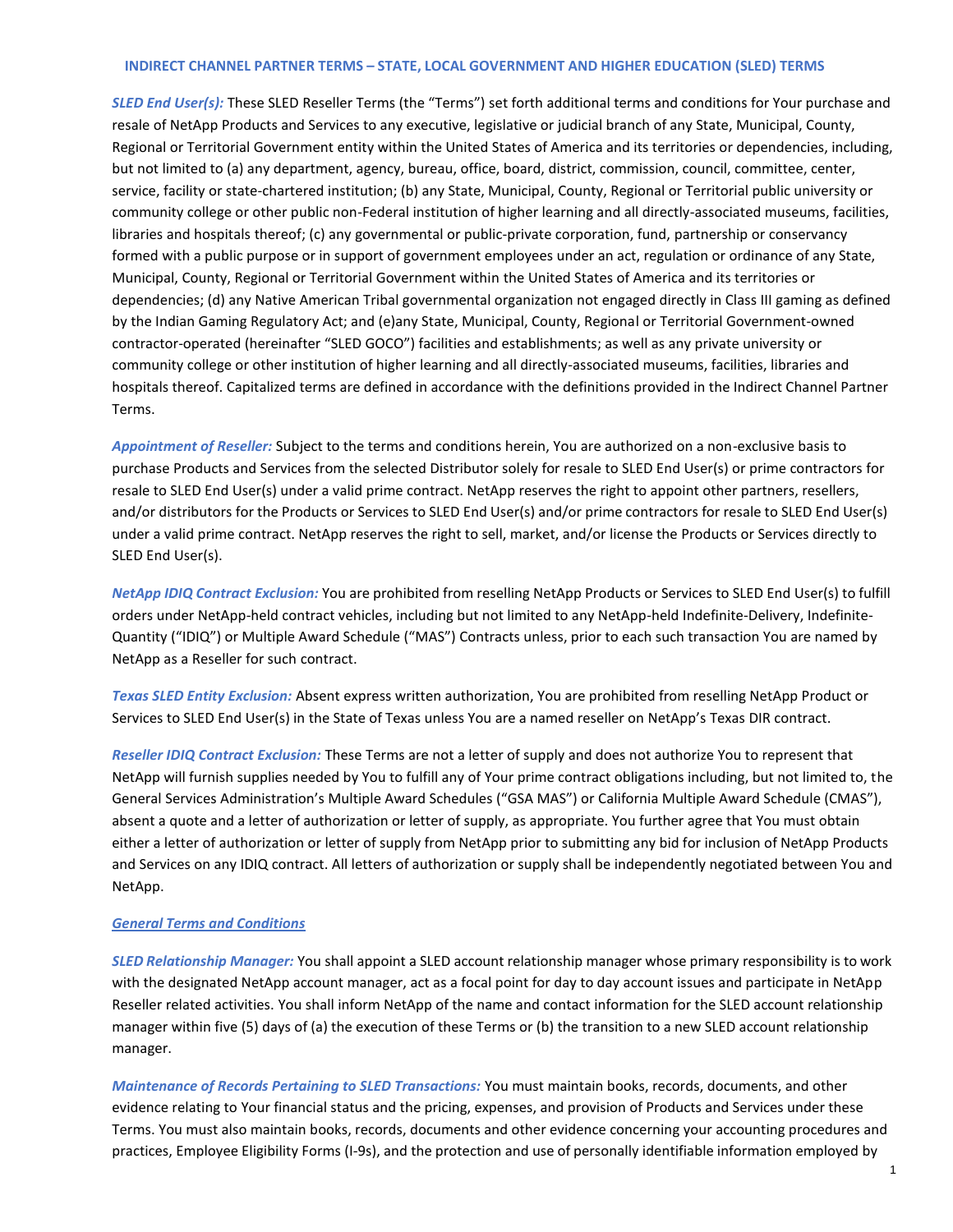SLED entities to which NetApp Products have been sold. You will provide NetApp full access to such records within fifteen (15) calendar days of receipt of a written request. You shall retain all records for eight (8) years after the expiration or termination of these Terms, whichever is later. Records involving matters in litigation relating to these Terms must be kept for either one (1) year following the termination of litigation, including all appeals, or eight (8) years from the date of expiration or termination of these Terms, whichever is later.

*Audit Rights:* You grant NetApp the right to audit sales records pertaining to the resale of Products. Such audit will take place during normal business hours upon fifteen (15) calendar days advance written notice. In the event that such audit reveals (a) any overcharging of SLED End User(s) pursuant to a NetApp-held IDIQ Contract, (b) any unauthorized use of a NetApp-held IDIQ Contract, or (c) any breach of these Terms, NetApp reserves the right to charge any amounts owed by You to a SLED End User and You agree to reimburse NetApp for all such amounts owed plus reasonable expenses related to such audit.

*Protection of NetApp's Proprietary Information:* You acknowledge that responses to requests for proposals and bids frequently require the disclosure of NetApp's Non-public, Proprietary Information, including without limitation, the results of proof of concept studies performed for a particular bid or proposal. You agree to clearly identify Non-public Proprietary Information in all proposals and bids to SLED entities, and to comply with all laws relating to the protection of such Proprietary Information. In the event You receive a FOIA Disclosure request covering any NetApp Proprietary Information, You shall promptly notify NetApp.

*Compliance with Laws:* You must, to the extent they apply, abide by the requirements of **(1)** 41 CFR §§ 60-1.4(a), 60- 300.5(a) and 60-741.5(a), which prohibit discrimination against qualified individuals based on their status as protected veterans or individuals with disabilities, prohibit discrimination against all individuals based on their race, color, religion, sex, sexual orientation, gender identity, or national origin and require affirmative action to employ and advance in employment individuals without regard to race, color, religion, sex, sexual orientation, gender identity, national origin, protected veteran status, or disability; **(2)** 29 CFR Part 471, Appendix A to Subpart A; and **(3)** E-Verify. If You are required by federal regulations to file Employer Information Report EEO-1 (standard form 100) or Federal Contractor Veterans' Employment Report VETS-4212, You certify that You have done so or will file such reports in accordance with applicable instructions and will continue to file such reports unless or until no longer required by law or regulation.

*Risk of Loss and Freight Charges:* Notwithstanding any provision of any NetApp-held IDIQ Contract or Reseller-held Contract, except as expressly stated in a NetApp price quotation or a written amendment to these Terms, the terms relating to delivery, acceptance, title transfer, risk of loss, and assessment of freight changes shall be in accordance with these Terms and NetApp's Agreement with Your distributor, as applicable. NetApp does not offer or accept a "right of return" of its Products. You are solely responsible for any refund, cost or other liability associated with a Product rejection or return by a SLED End User following delivery. You shall indemnify NetApp for any loss during shipment claimed by Your customers when utilizing a NetApp-held contract vehicle.

*Disputes:* In the event of any disagreement relating to the parties' performance under or interpretation of the Agreement and/or these Terms, the parties shall attempt to reach a negotiated resolution. Notwithstanding the parties' desire to resolve disputes through negotiation, in the event that immediate action is required to protect a party's rights under these Terms, the aggrieved party may take whatever immediate action is appropriate to protect its rights, to include, but not be limited to injunctive relief. Nothing contained in these Terms or in any other document related hereto is intended to or shall have the effect of requiring either party to consider, resort to, participate in or abide by any arbitration process or mechanism, or any device or arrangement of a nature or intent similar to arbitration. Any dispute arising under or related to these Terms which relates to a matter giving the SLED Prime Contractor recourse against SLED entities under the Prime Contract, or applicable law thereto, may be resolved, by agreement of the parties, in accordance with the Disputes clause of the Prime Contract.

*Software:* NetApp Software is a Commercial-Off-The-Shelf ("COTS") product developed entirely at private expense; no portion of the Software has been developed with public funds; the Software contains trade secrets and confidential commercial or financial information exempt from disclosure under U.S. and State laws; and the ownership of the Software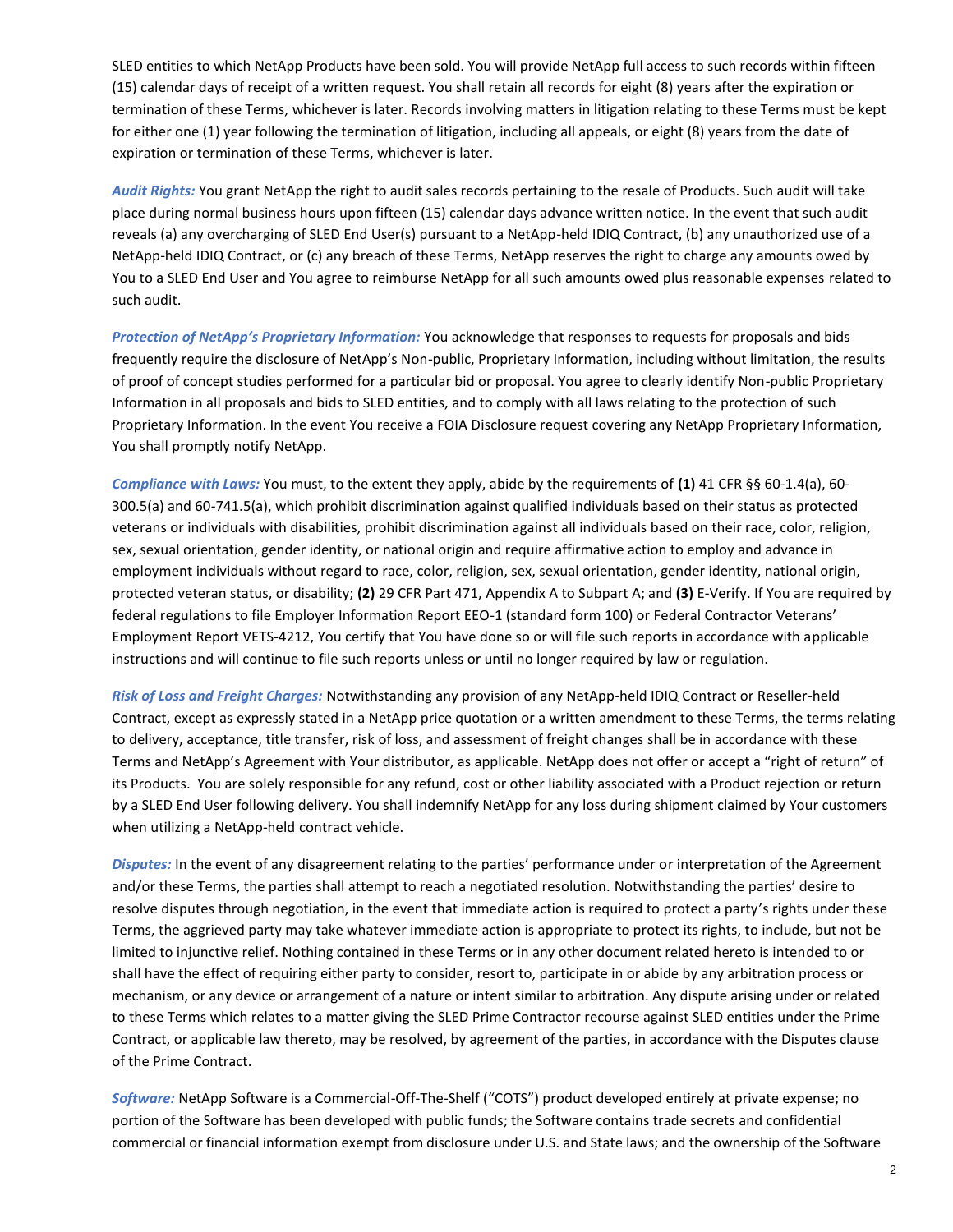and any reproductions shall remain with NetApp. In no event shall NetApp be required by You to escrow or offer to escrow Software under any Prime Contract without written authorization by NetApp. Contractor/Manufacturer is: NetApp, Inc., 3060 Olsen Drive, San Jose, CA 95128. Except as expressly licensed hereunder, all rights are reserved.

*Government Contract Flow Down Provisions:* NetApp will not accept any flow-down provisions under SLED Prime Contracts unless previously negotiated and agreed to in writing between You and NetApp. NOTWITHSTANDING ANY LANGUAGE OR PROVISION IN THE AGREEMENT TO THE CONTRARY, ANY SUCH FLOW-DOWN PROVISION ON YOUR PURCHASE ORDERS OR SUPPLEMENTARY DOCUMENTATION ARE DISCLAIMED BY AND INVALID AS TO NETAPP UNLESS EXPLICITLY AGREED TO IN A SEPARATE WRITING BY YOU AND NETAPP.

*Reseller Eligibility:* You certify that you are not presently debarred, suspended, proposed for debarment, voluntarily excluded, or declared ineligible by any State agency or as defined in the FAR 48 C.F.R. Ch. 1 Subpart 9.4. (debarred).

*Valid Business Requirement:* You certify that You (i) are authorized and validly existing under the laws of the state of Your organization, (ii) are authorized to do business, and if required by the state for collection of sales and use taxes, have a valid business registration on file with the Department of revenue; in every state in which You provide Products or Services under these Terms.

## *Terms and Conditions Applicable to Use of NetApp-Held Contract Vehicles*

*Application of Terms:* Approval to become an Authorized Reseller on a NetApp-held contract vehicle is at NetApp's sole discretion. You shall work with NetApp to determine whether such appointment is available. These Terms are not an agreement by NetApp to list You as an Authorized Reseller to maintain such contract vehicles, nor does it obligate NetApp to maintain such contract vehicles. You acknowledge a duty of good faith towards any NetApp-held contract vehicle (i) on which NetApp has approved You to act as a named reseller, or (ii) under which NetApp permits You to conduct a two-tier transaction.

*Reporting Obligations:* You agree to provide NetApp with a report of all Product sales to SLED End User(s) and SLED Prime Contractors on a monthly basis. For months where You did not complete any sales to a SLED End User via a NetApp-held IDIQ Contract, You shall still submit a timely report. All reports shall be submitted within eight (8) days after the last day of reporting month. Reports shall be submitted via the NetApp Reporting Portal ("Portal") which can be found at: [http://psi.immixgroup.com/ignetapp/Logon.aspx.](http://psi.immixgroup.com/ignetapp/Logon.aspx) Questions concerning reporting should be directed to the designated NetApp Operations SLED Contracts Manager.

*SLED End User Audit Rights:* You shall grant SLED End User(s) the right to audit sales records upon request and shall comply with all applicable laws governing the same. SLED End User(s) shall have the right to review and copy any records and supporting documentation, whether electronic or paper, pertaining to Your performance under the Agreement, including Your subcontracting reports. You agree to allow the auditor(s) access to such records during normal business hours and to allow interviews of any employees or others who might reasonably have information related to such records. If requested, You agree to deliver the required data and records to the location specified by the SLED End User, without charge

*Indemnification:* You shall indemnify NetApp and its directors, employees, subsidiaries, and affiliates for any and all third party claims, damages, losses, costs and expenses, including attorneys' fees, against NetApp, its employees, subsidiaries, and/or affiliates arising from or related Your failure to comply with any provisions, requirements or laws set forth in a NetApp-held or Reseller-held contract with a state or SLED End User that are applicable to Reseller, or any subcontractor or agent of Yours.

*Reseller Provided Services:* If You are PS Certified, You may sell Your provided services to eligible SLED End User(s) via a NetApp-held IDIQ Contract; provided, however, that (a) Your provided services SKUs have been awarded under the contract, (b) You do not represent to the SLED End User that such services are provided by NetApp, (c) You utilize the appropriate SKUs for all such sales, (d) You accurately report all such sales to NetApp, and (e) You agree to indemnify and hold NetApp, its officers, agents and employees harmless from any liability, loss or damage they may suffer as a result of claims, demands, costs or judgments against them arising out of Your provided services.